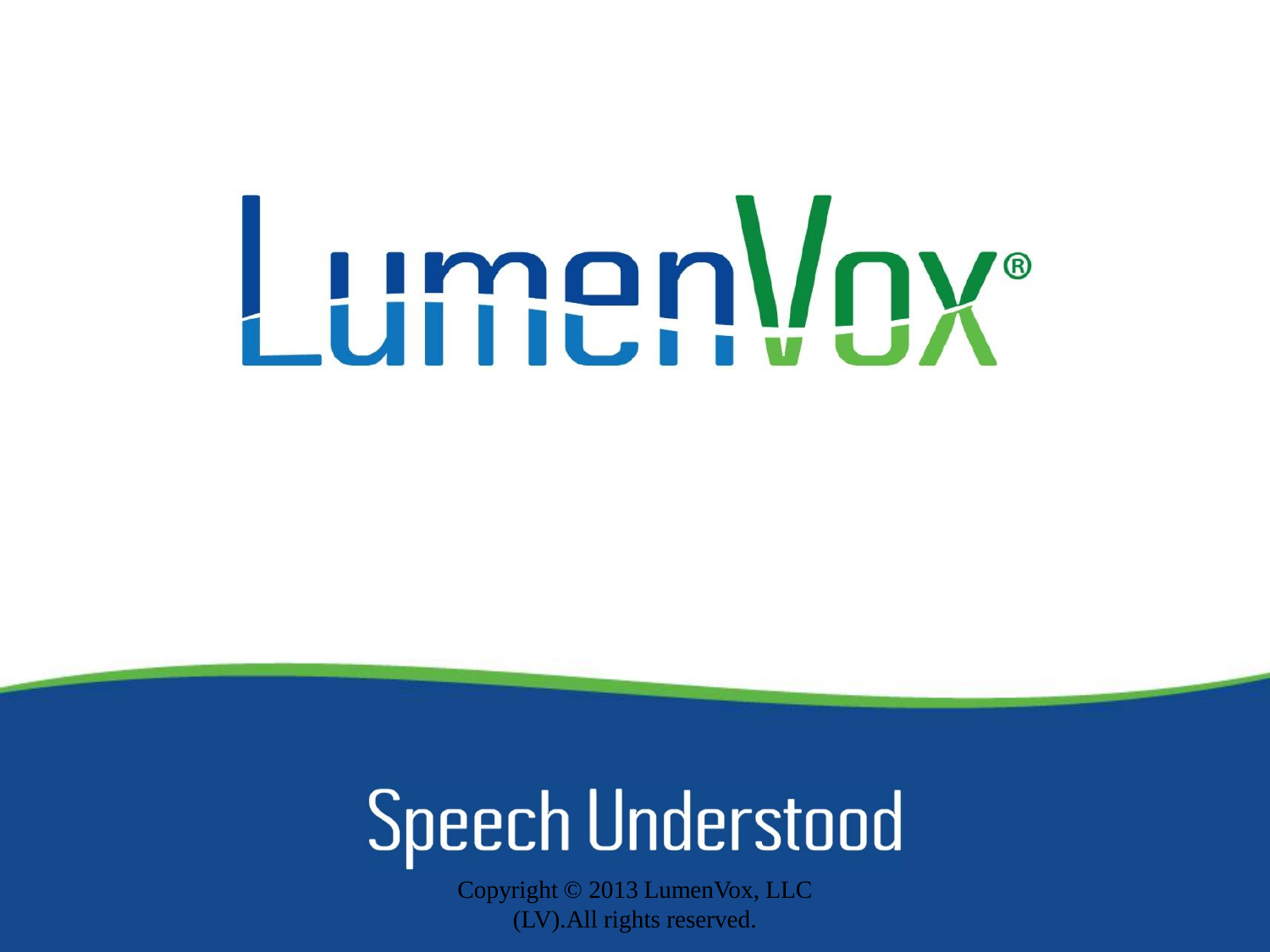

## **Mobile + Web + Speech = Better Delivery**

#### **Jeff Hopper Sr. Director – Client Services LumenVox, LLC**

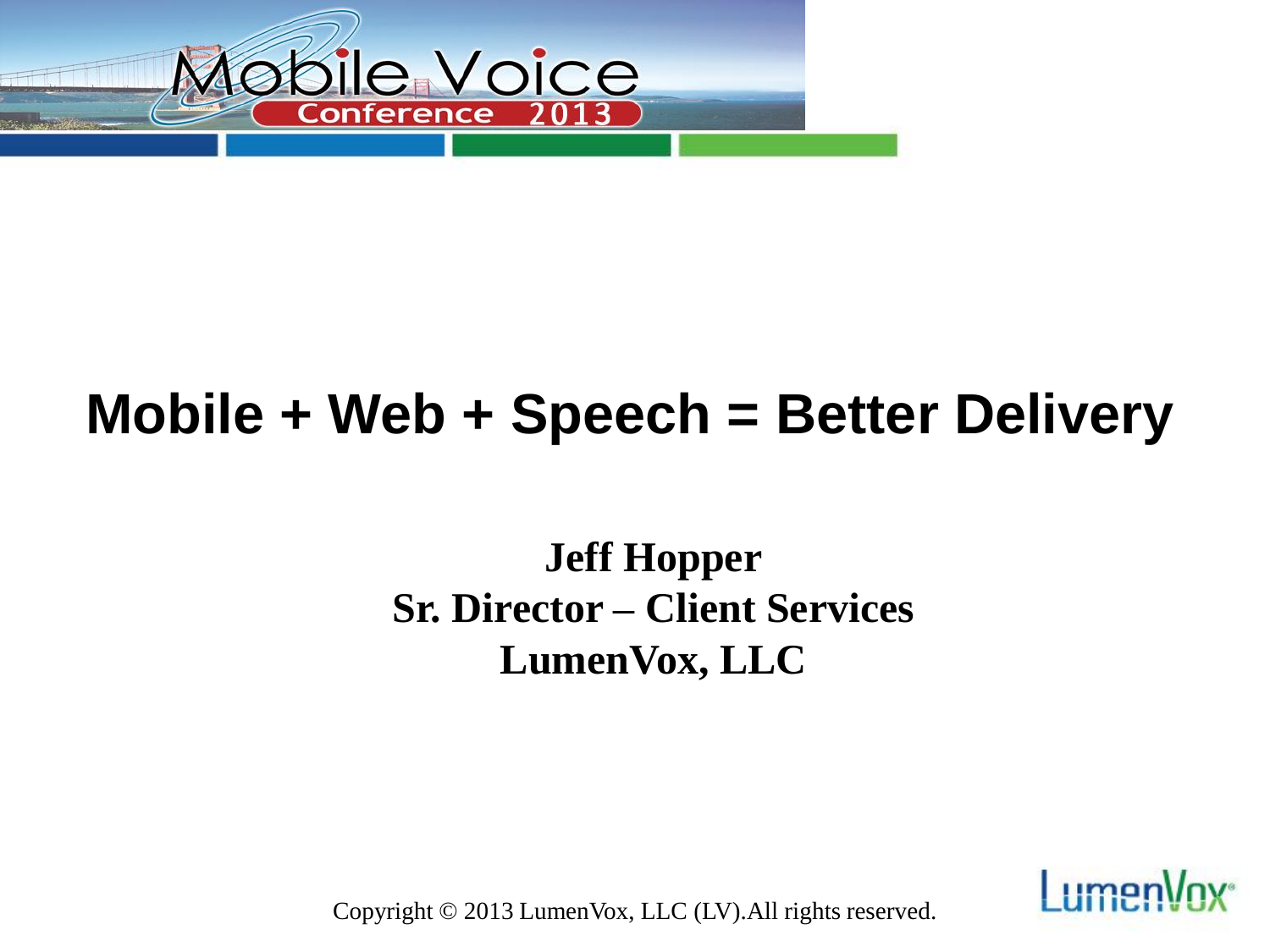The Evolution of Speech Recognition Application



#### From Caller Avoidance to Caller Convenience

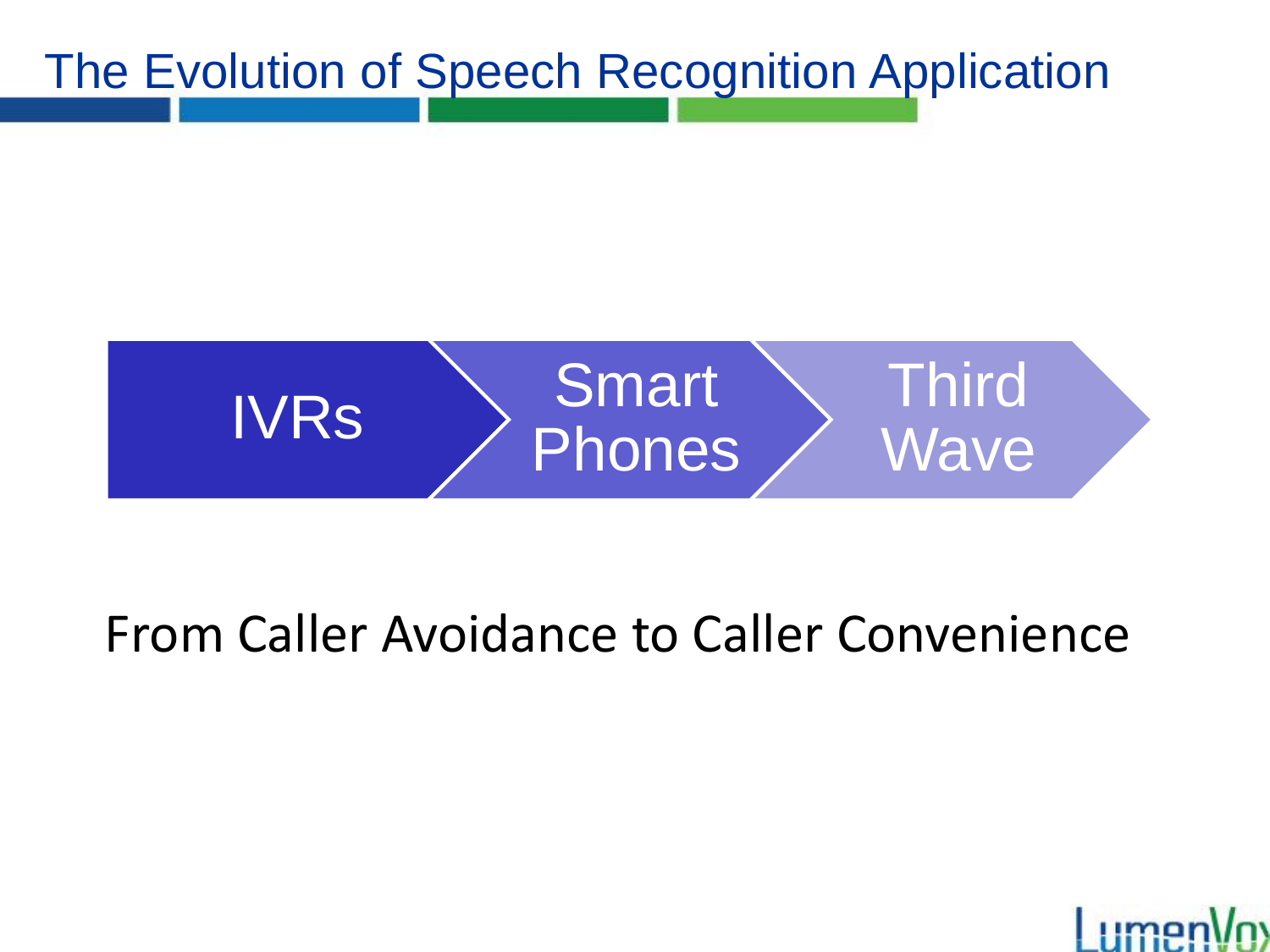#### Elements of "Third Wave" Speech Applications



**Lumen**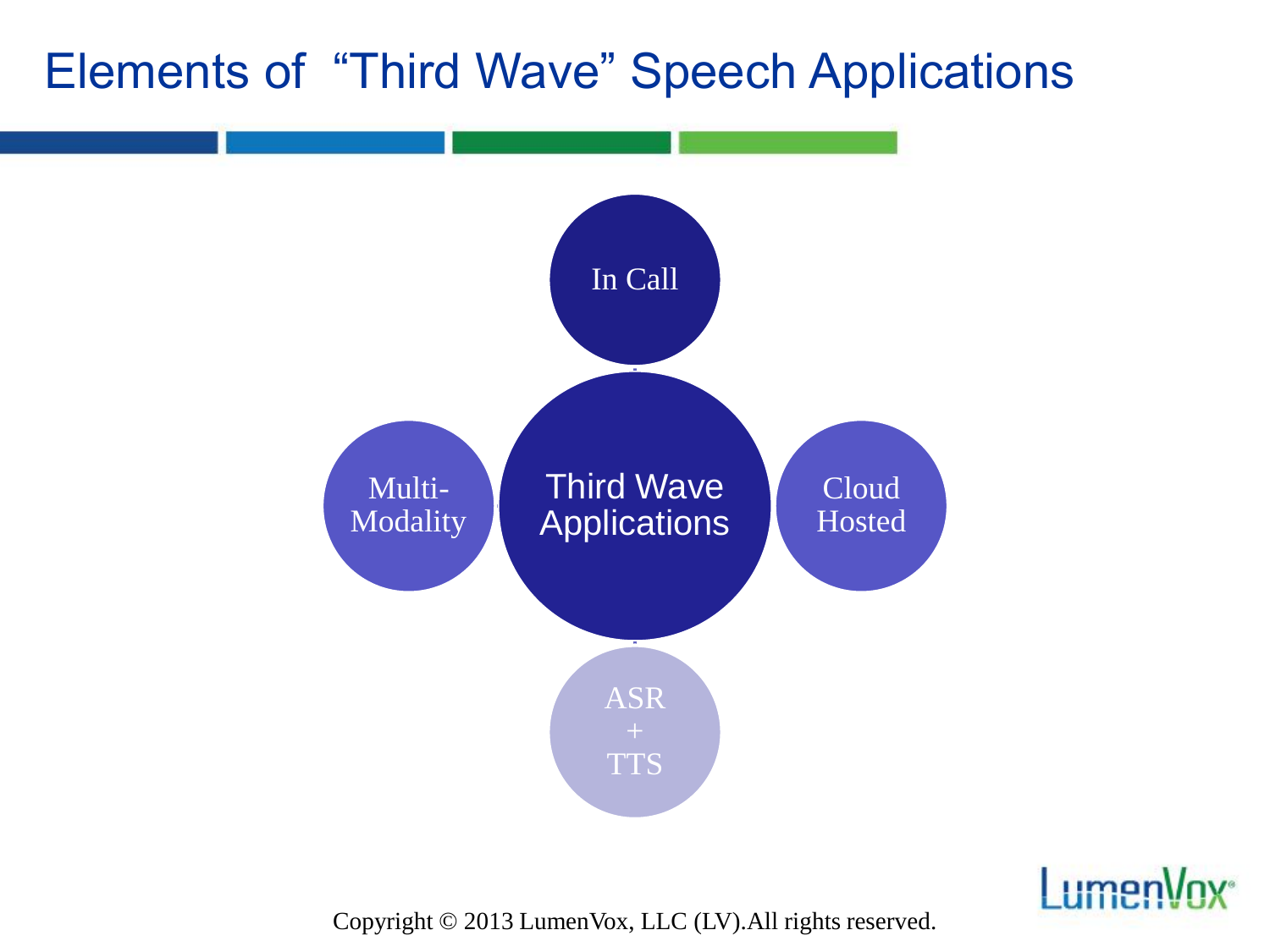#### Three Examples



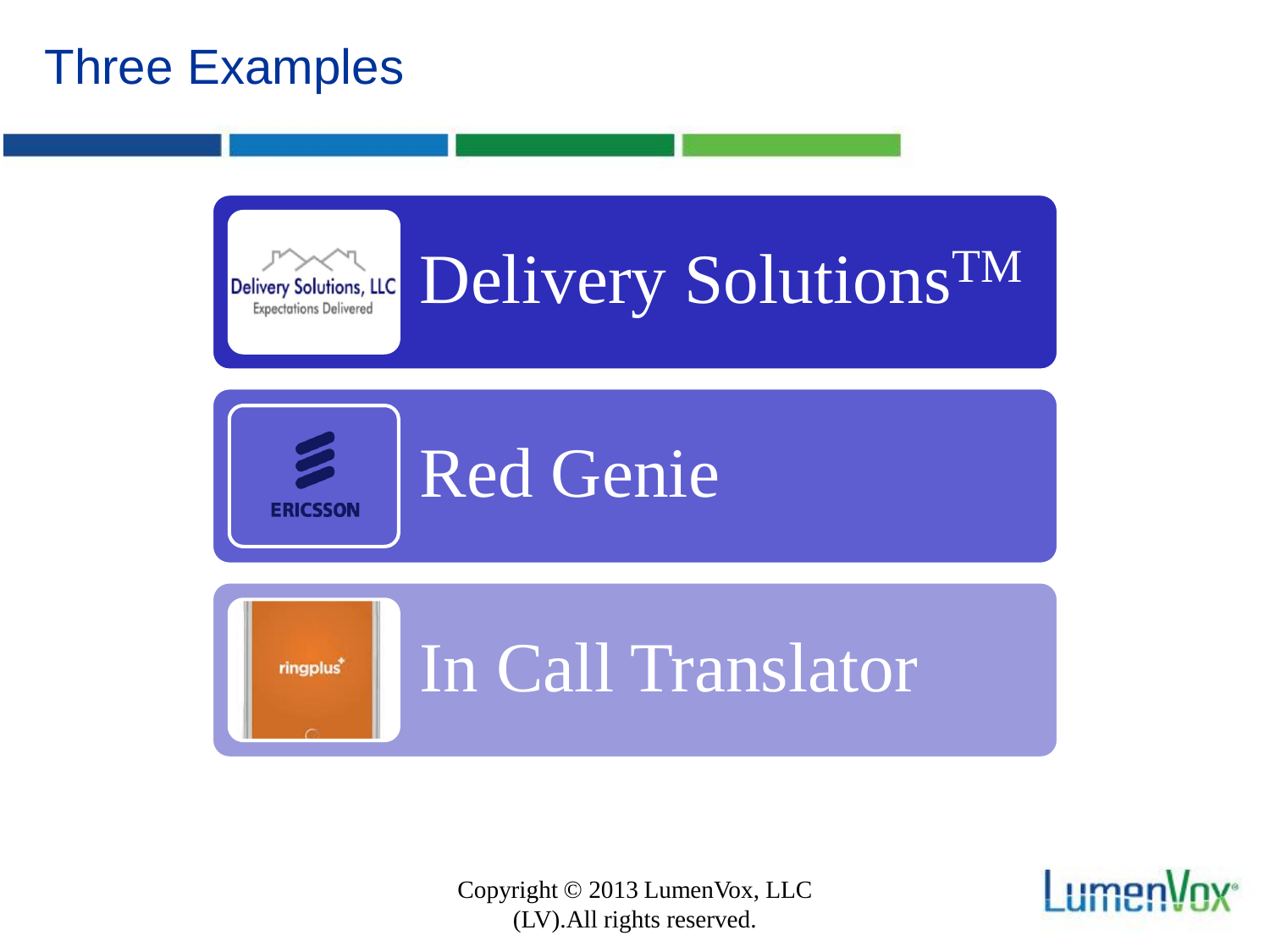#### Delivery Solutions



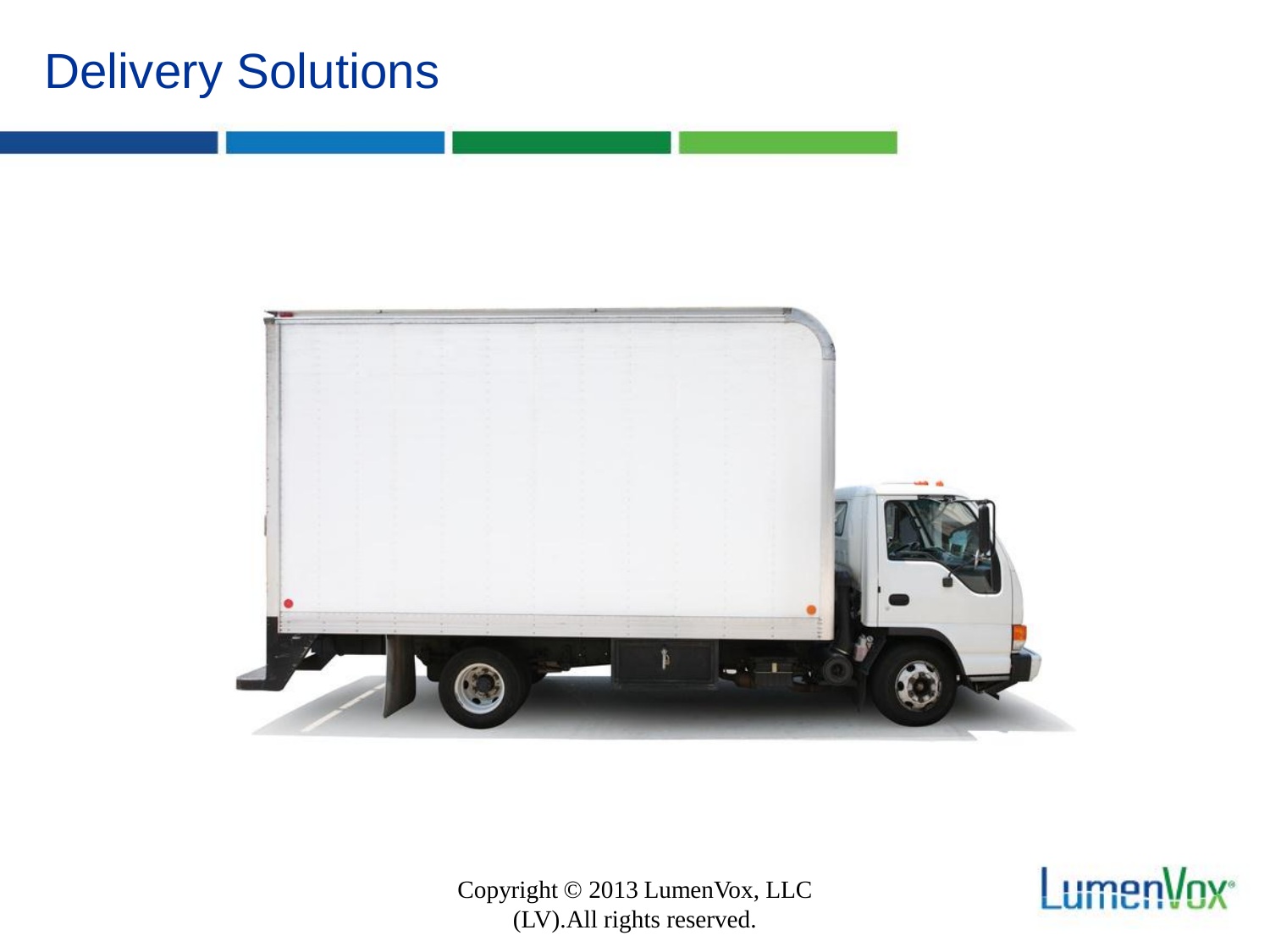### Delivery Solutions<sup>™</sup>



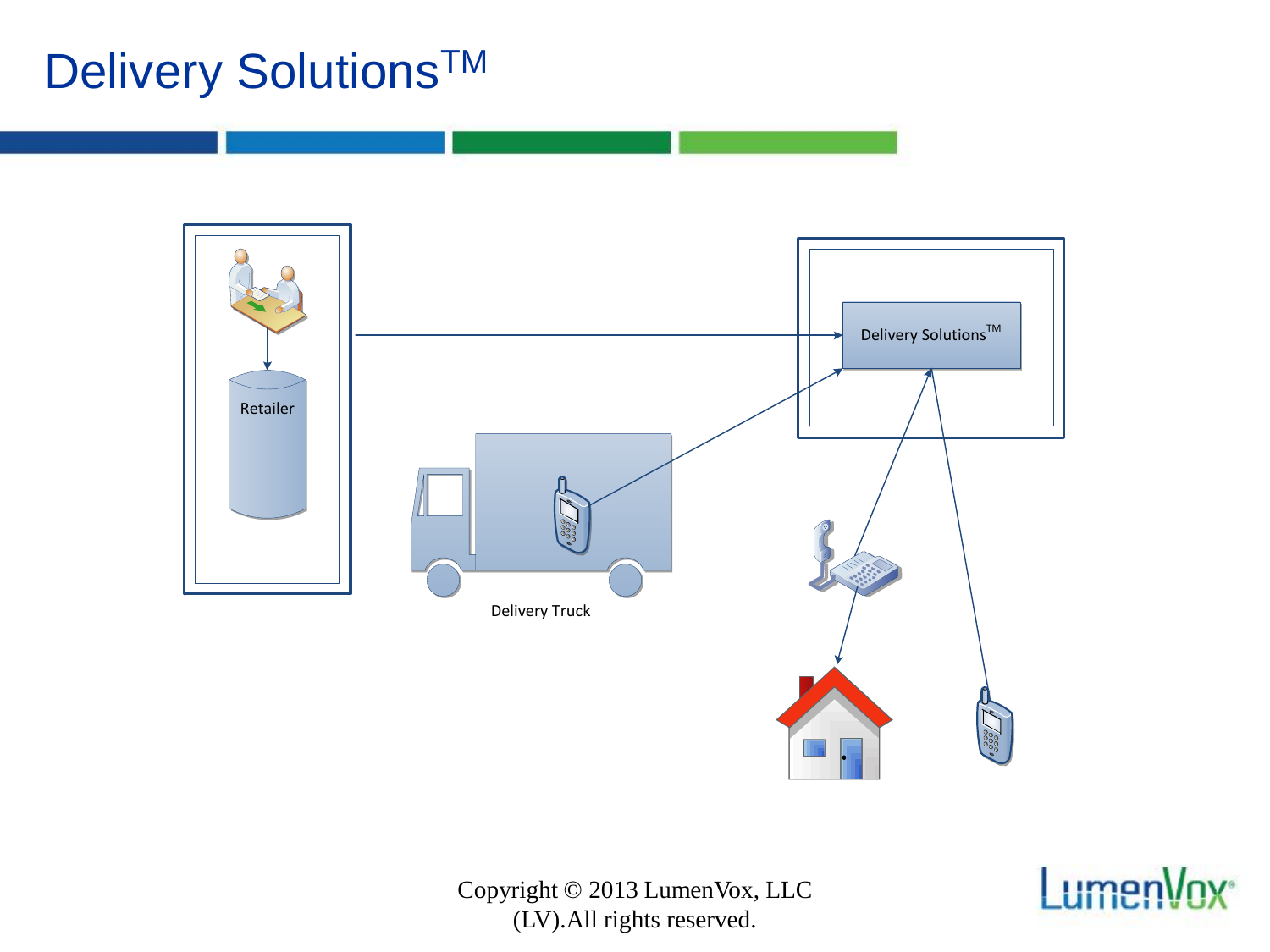



## InCall - Notes

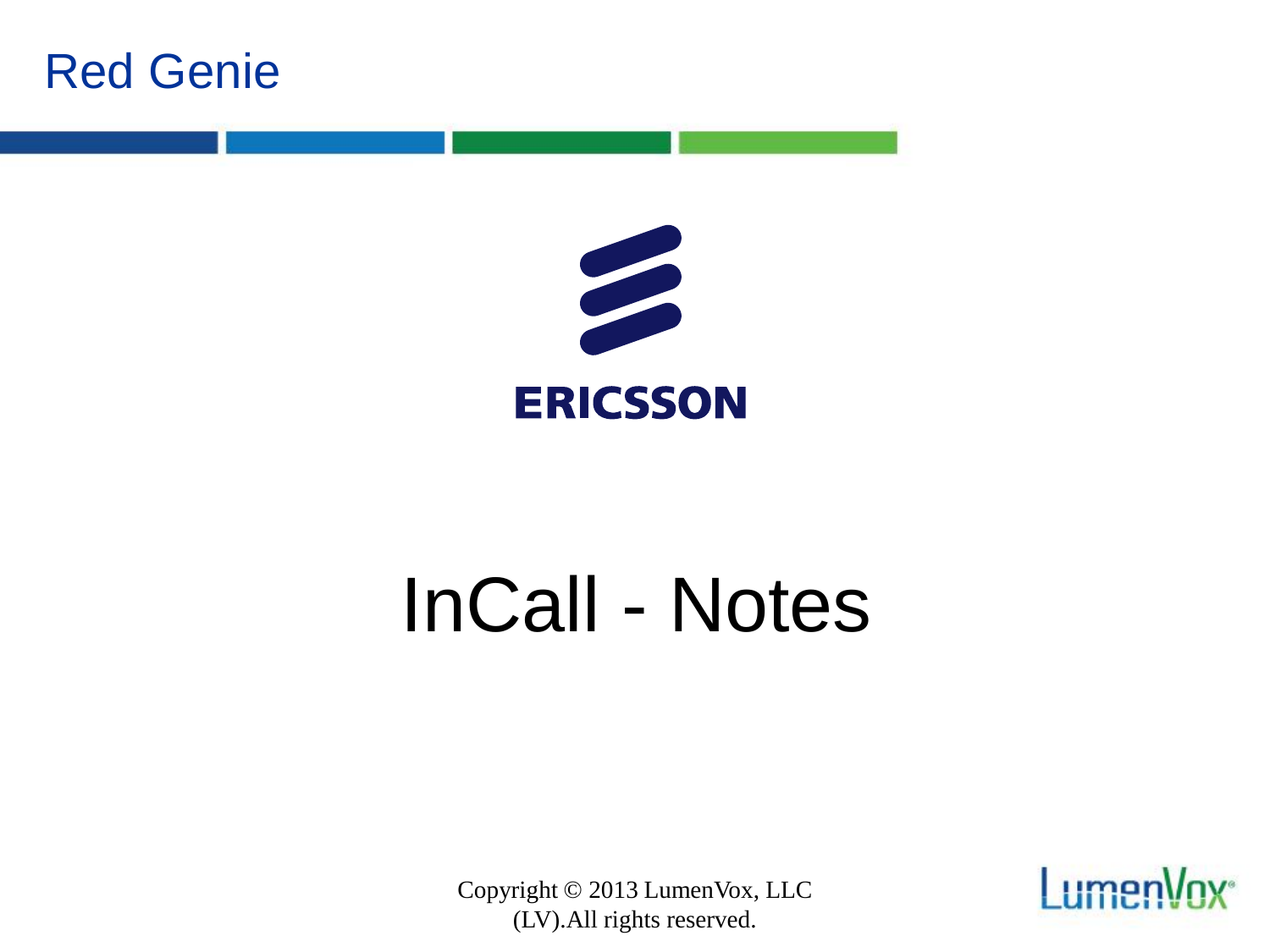#### In Call Translator



# In Call Translator

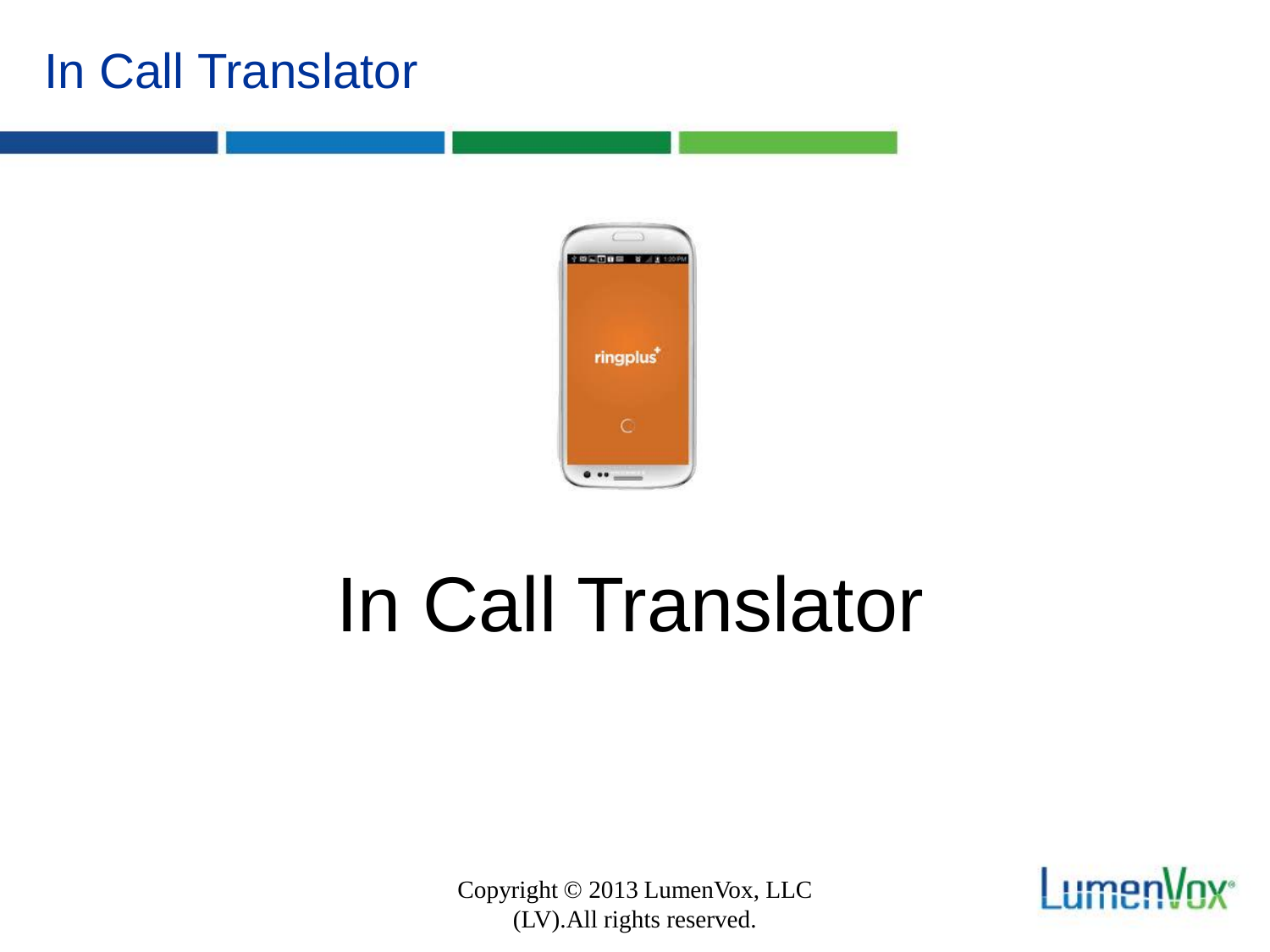The emergence of this new generation (or third wave) of speech recognition is being enabled by a number of trends:

- Growth of cloud based SaaS (Software-As-A-Service) offerings
- Growth and maturing of the hand held computing market, especially smartphones & tablets
- Represent a significant shift from "call avoidance in call centers" to "caller convenience" limon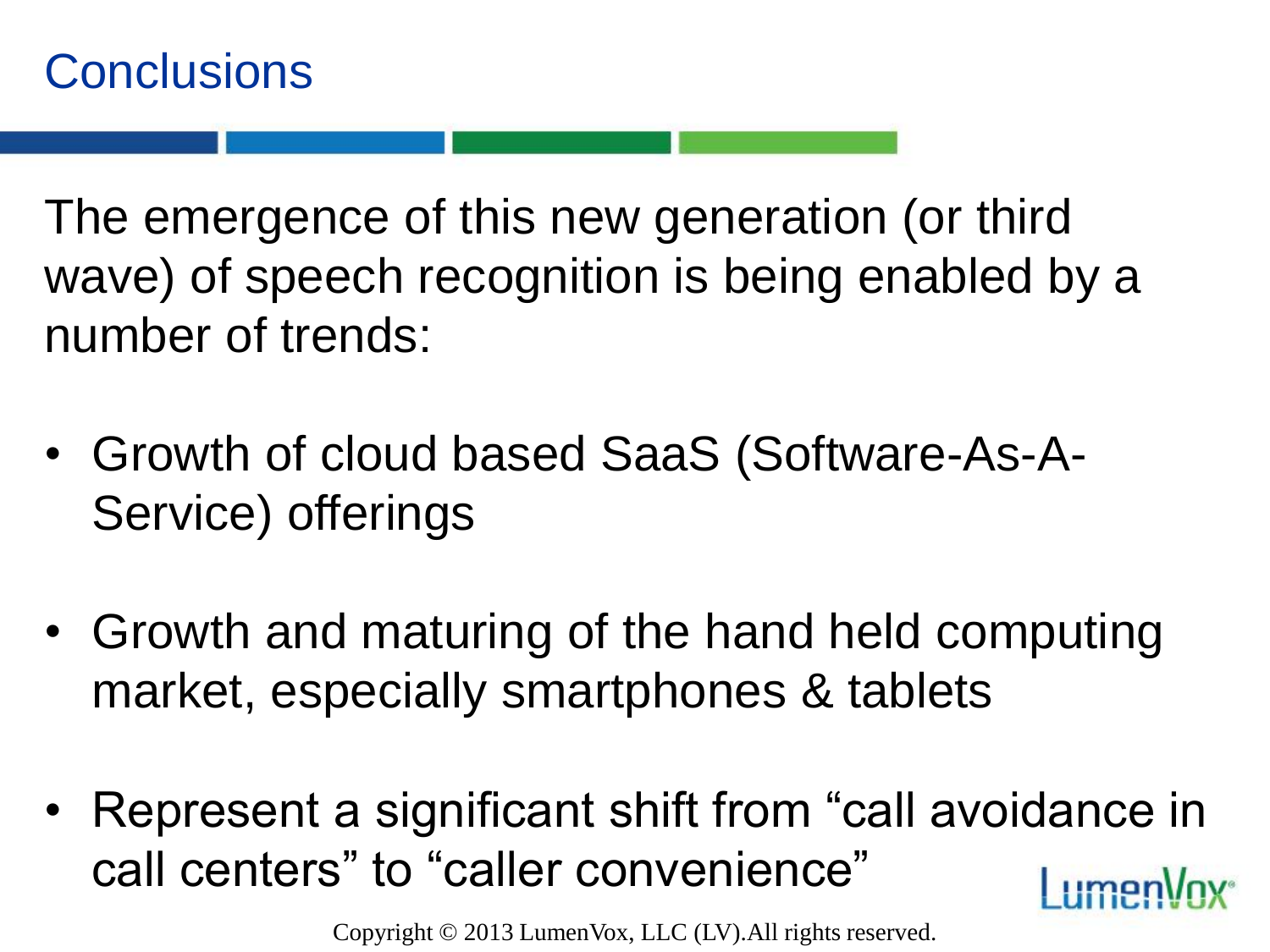#### Trends & Observations

- New group of "web" developers without significant speech application experience
- New tools and application development frameworks
- New "enabling" platforms
- Overall advancing of the use of speech recognition

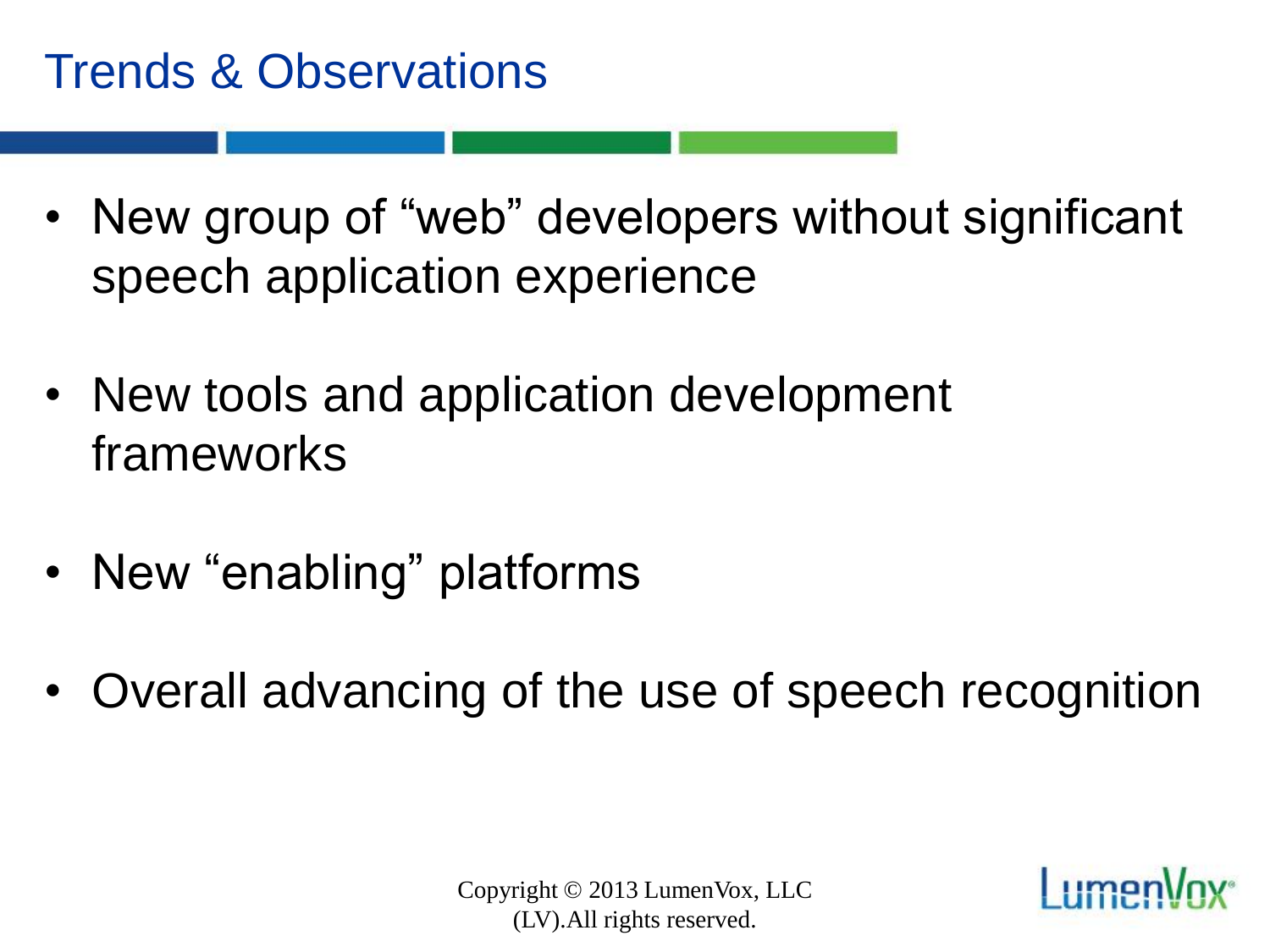

?